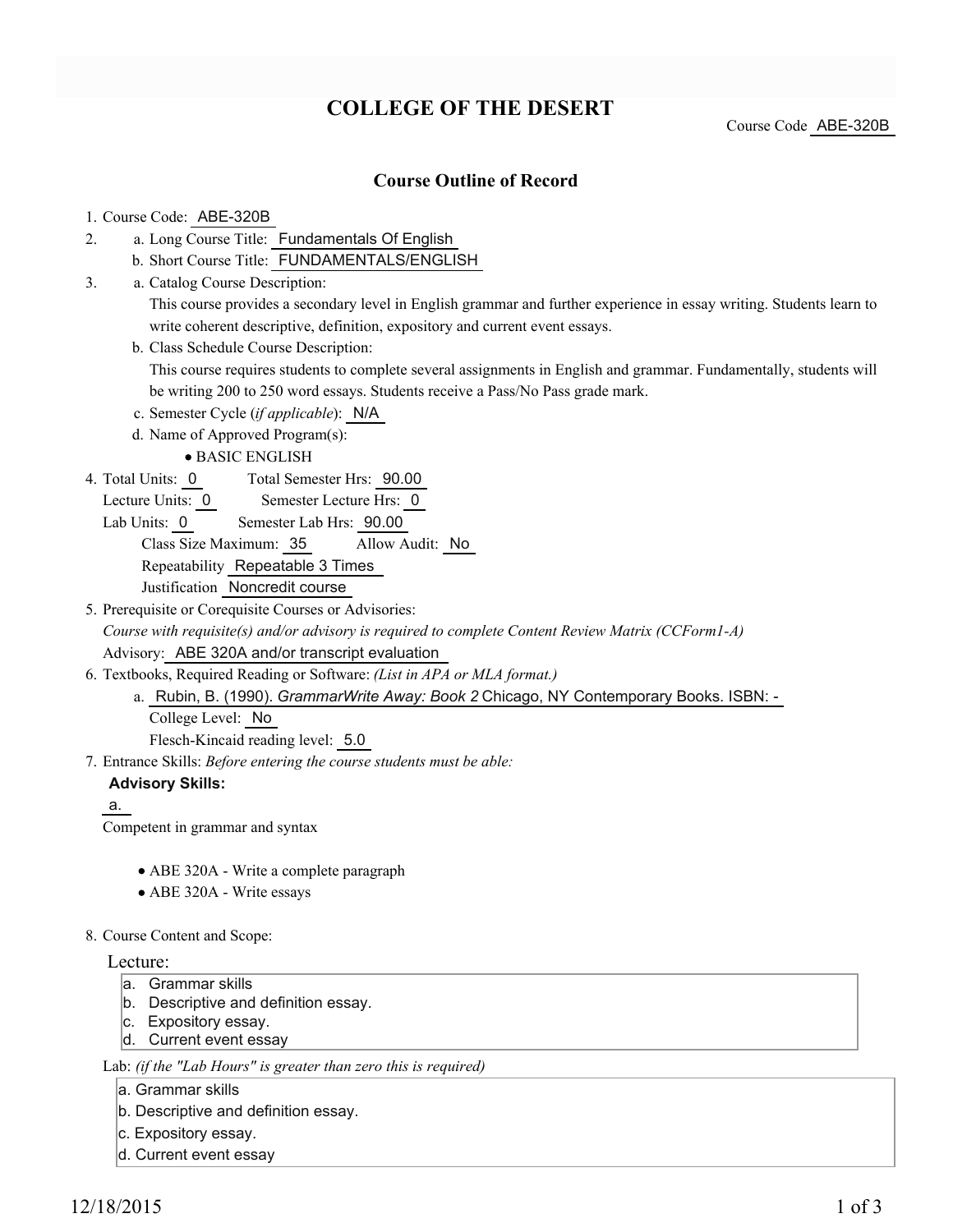9. Course Student Learning Outcomes:

1.

Demonstrate proficiency in using grammatical skills to write coherent essays.

- 10. Course Objectives: Upon completion of this course, students will be able to:
	- a. Pass a secondary level grammar test.
	- b. Write self-edited essays from a topic list.
	- c. Write a descriptive and expository essays.
- Methods of Instruction: *(Integration: Elements should validate parallel course outline elements)* 11.
	- a. Lecture
	- Other Methods:

Small group instruction and/or Independent study

12. Assignments: (List samples of specific activities/assignments students are expected to complete both in and outside of class.) In Class Hours: 90.00

Outside Class Hours: 0

-

- a. In-class Assignments
- b. Out-of-class Assignments

The assignments are comprised of writing seven(7) essays

- 13. Methods of Evaluating Student Progress: *The student will demonstrate proficiency by:*
- 14. Methods of Evaluating: Additional Assesment Information: Essay Grammar pretest Grammar book exercises Grammar Final
- 15. Need/Purpose/Rationale -- All courses must meet one or more CCC missions. PO-BS Independent Study Skills

Recognize that the responsibility for learning and growth is their own.

- IO Personal and Professional Development Self-evaluate knowledge, skills, and abilities.
- 16. Comparable Transfer Course

| <b>University System</b> | Campus | <b>Course Number</b> | <b>Course Title</b> | <b>Catalog Year</b> |
|--------------------------|--------|----------------------|---------------------|---------------------|
|--------------------------|--------|----------------------|---------------------|---------------------|

- 17. Special Materials and/or Equipment Required of Students:
- Required Material? <sup>18.</sup> Materials Fees:

## **Material or Item Cost Per Unit Total Cost Per Unit Total Cost**

19. Provide Reasons for the Substantial Modifications or New Course:

Course periodic review

- a. Cross-Listed Course *(Enter Course Code)*: *N/A* b. Replacement Course *(Enter original Course Code)*: *N/A* 20.
- 21. Grading Method *(choose one)*: Pass/No Pass Only